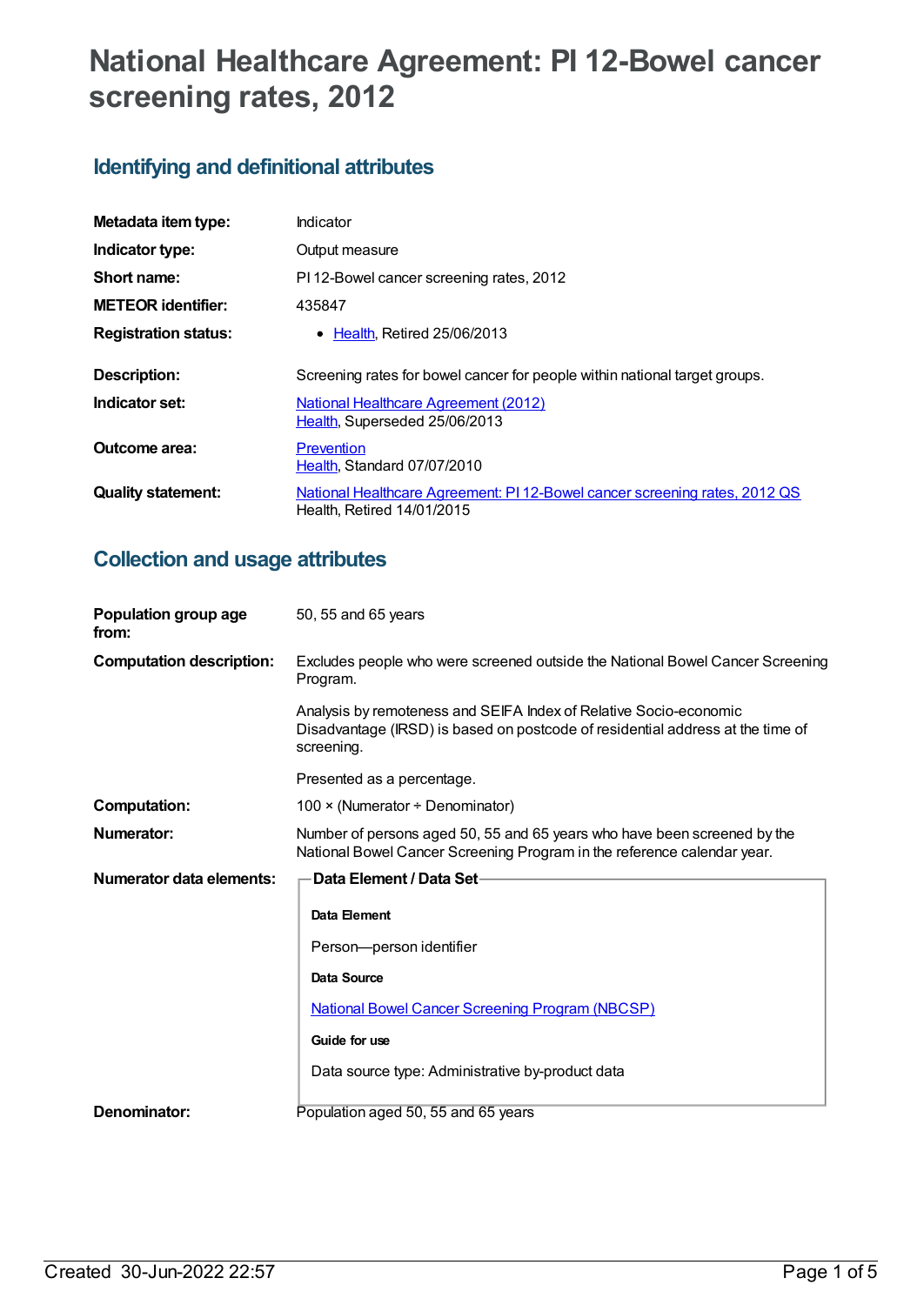#### **Denominator data elements:**

#### **Data Element / Data Set**

#### **Data Element**

Person—estimated resident population of Australia

#### **Data Source**

ABS Estimated resident population (total [population\)](https://meteor.aihw.gov.au/content/393625)

#### **Guide for use**

Data source type: Census-based plus administrative by-product data

#### **Data Element / Data Set**

#### **Data Element**

Person—estimated resident population of Australia

#### **Data Source**

ABS Indigenous [experimental](https://meteor.aihw.gov.au/content/394092) estimates and projections (2001 Censusbased)

**Guide for use**

Data source type: Census-based plus administrative by-product data

#### **Data Element / Data Set**

[Person—age,](https://meteor.aihw.gov.au/content/303794) total years N[NN]

#### **Data Source**

ABS Estimated resident population (total [population\)](https://meteor.aihw.gov.au/content/393625)

#### **Guide for use**

Data source type: Census-based plus administrative by-product data

### **Data Element / Data Set**

[Person—age,](https://meteor.aihw.gov.au/content/303794) total years N[NN]

#### **Data Source**

ABS Indigenous [experimental](https://meteor.aihw.gov.au/content/394092) estimates and projections (2001 Censusbased)

#### **Guide for use**

Data source type: Census-based plus administrative by-product data

#### **Disaggregation:** 2010—State and territory, by:

- $\bullet$  sex and age (50, 55, 65, total in target ages)
- remoteness (Australian Standard Geographical Classification Remoteness Structure)
- SEIFA Index of Relative Socioeconomic Disadvantage (IRSD) quintiles

2010—Nationally, by SEIFA IRSD deciles

Some disaggregation may result in numbers too small for publication.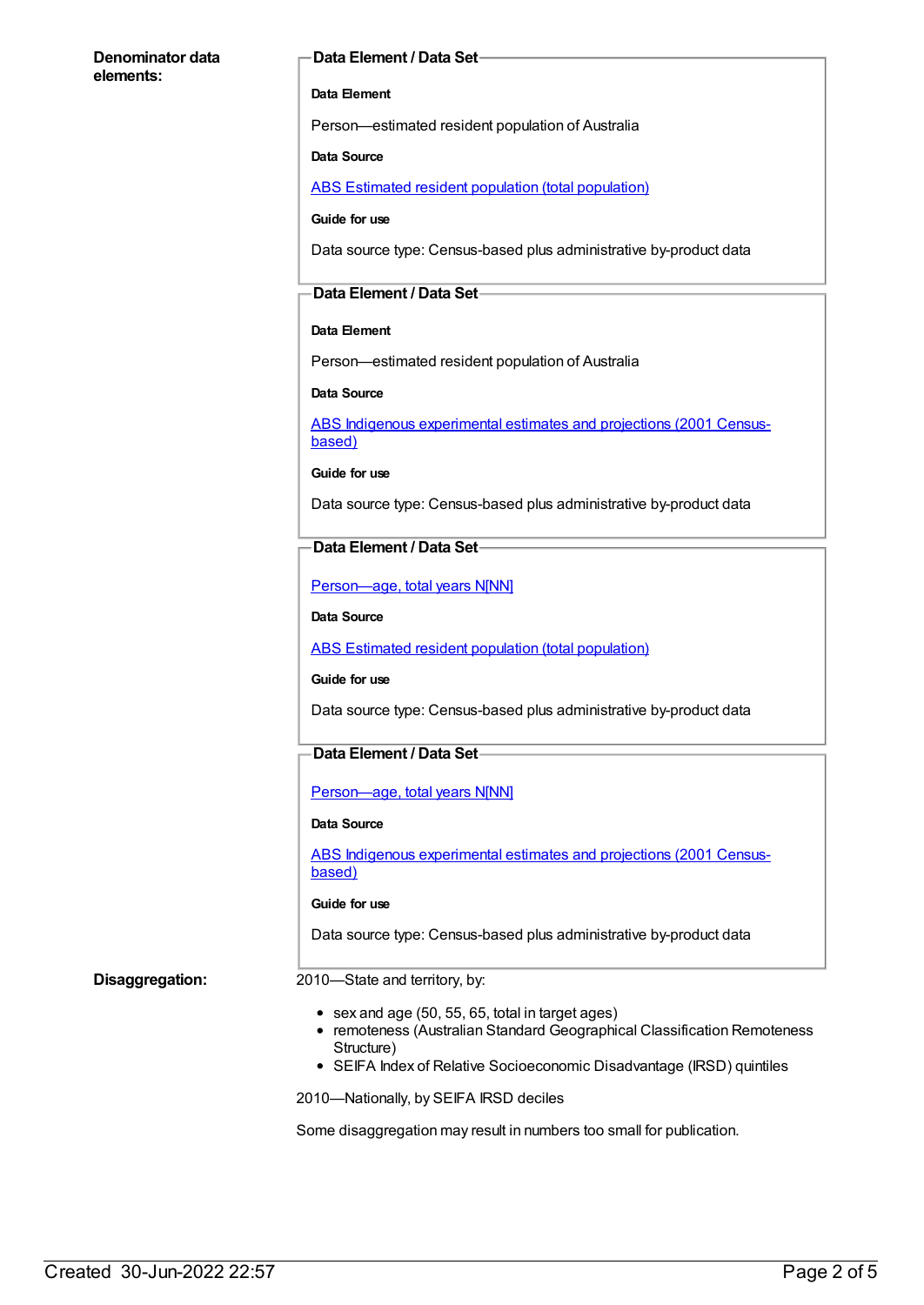| <b>Disaggregation data</b><br>elements: | Data Element / Data Set-                                                                                                  |
|-----------------------------------------|---------------------------------------------------------------------------------------------------------------------------|
|                                         | Data Element                                                                                                              |
|                                         | Person (address)-Australian postcode                                                                                      |
|                                         | <b>Data Source</b>                                                                                                        |
|                                         | <b>National Bowel Cancer Screening Program (NBCSP)</b>                                                                    |
|                                         | Guide for use                                                                                                             |
|                                         | Data source type: Administrative by-product data<br>Used for disaggregation by state/territory, remoteness and SEIFA IRSD |
|                                         | Data Element / Data Set-                                                                                                  |
|                                         | Data Element                                                                                                              |
|                                         | Person-age                                                                                                                |
|                                         | <b>Data Source</b>                                                                                                        |
|                                         | <b>National Bowel Cancer Screening Program (NBCSP)</b>                                                                    |
|                                         | Guide for use                                                                                                             |
|                                         | Data source type: Administrative by-product data                                                                          |
|                                         | Data Element / Data Set-                                                                                                  |
|                                         | Data Element                                                                                                              |
|                                         | Person-sex                                                                                                                |
|                                         | <b>Data Source</b>                                                                                                        |
|                                         | <b>National Bowel Cancer Screening Program (NBCSP)</b>                                                                    |
|                                         | Guide for use                                                                                                             |
|                                         | Data source type: Administrative by-product data                                                                          |
| Comments:                               | Most recent data available for 2012 CRC report: 2010                                                                      |

# **Representational attributes**

| <b>Representation class:</b> | Percentage |
|------------------------------|------------|
| Data type:                   | Real       |
| Unit of measure:             | Person     |
| Format:                      | NN.N       |
|                              |            |

# **Indicator conceptual framework**

| <b>Framework and</b> | Accessibility            |
|----------------------|--------------------------|
| dimensions:          |                          |
|                      | <b>Health behaviours</b> |

### **Data source attributes**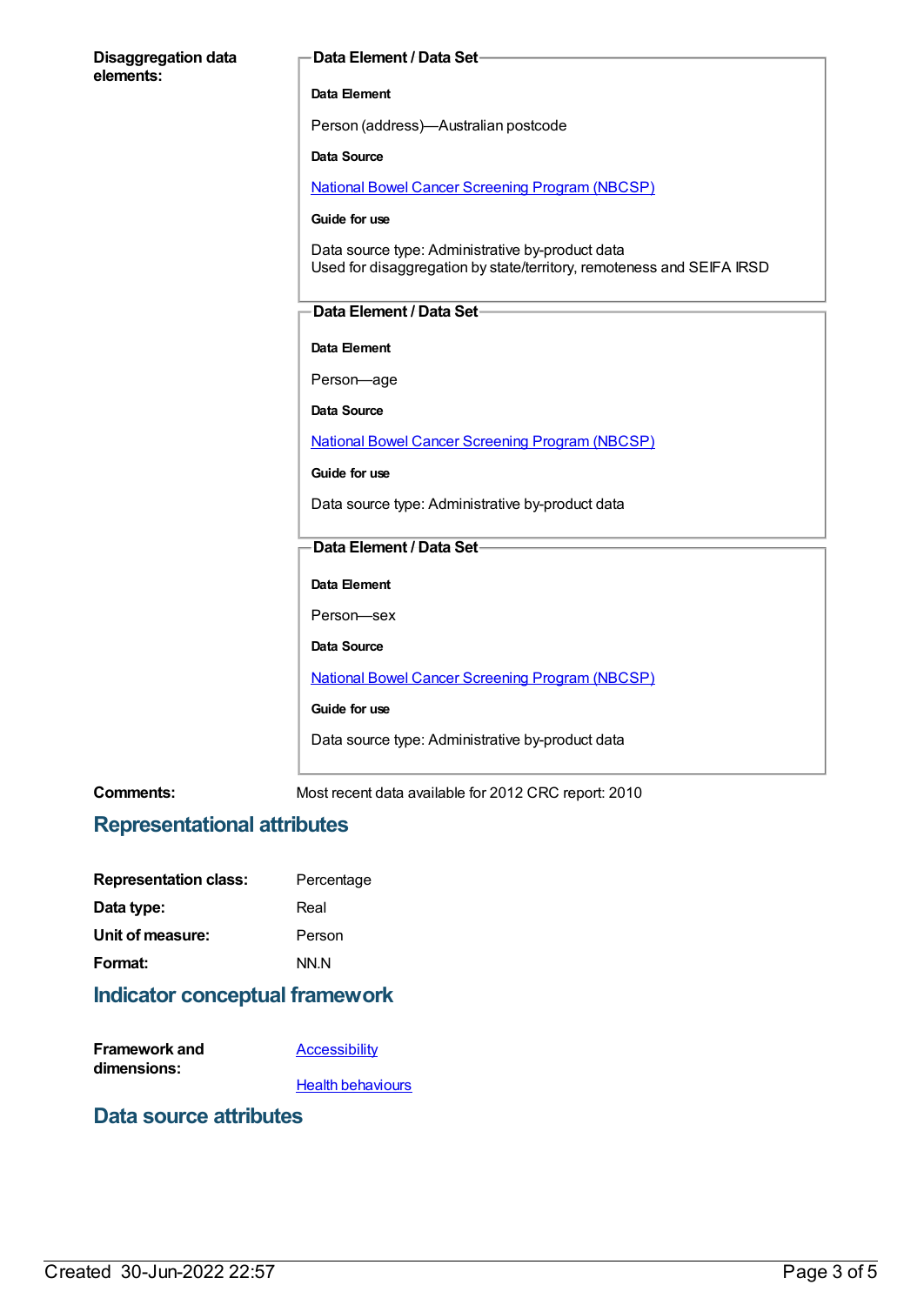#### ABS Estimated resident population (total [population\)](https://meteor.aihw.gov.au/content/393625)

**Frequency**

**Quarterly** 

**Quality statement**

ABS Estimated resident population (total [population\),](https://meteor.aihw.gov.au/content/449216) QS

**Data custodian**

Australian Bureau of Statistics

#### **Data Source**

National Bowel Cancer [Screening](https://meteor.aihw.gov.au/content/394277) Program (NBCSP)

**Frequency**

6-monthly (register snapshot)

#### **Data custodian**

Medicare Australia (Medicare Australia merged with the Department of Human Services in 2011)

#### **Data Source**

ABS Indigenous experimental estimates and projections (2001 [Census-based\)](https://meteor.aihw.gov.au/content/394092)

**Frequency**

Periodic

#### **Quality statement**

ABS Indigenous [experimental](https://meteor.aihw.gov.au/content/449223) estimates and projections, QS

#### **Data custodian**

Australian Bureau of Statistics

### **Accountability attributes**

| <b>Reporting requirements:</b>                                                   | National Healthcare Agreement              |
|----------------------------------------------------------------------------------|--------------------------------------------|
| <b>Organisation responsible</b><br>for providing data:                           | Australian Institute of Health and Welfare |
| <b>Further data development / Specification: Interim</b><br>collection required: |                                            |

### **Source and reference attributes**

### **Relational attributes**